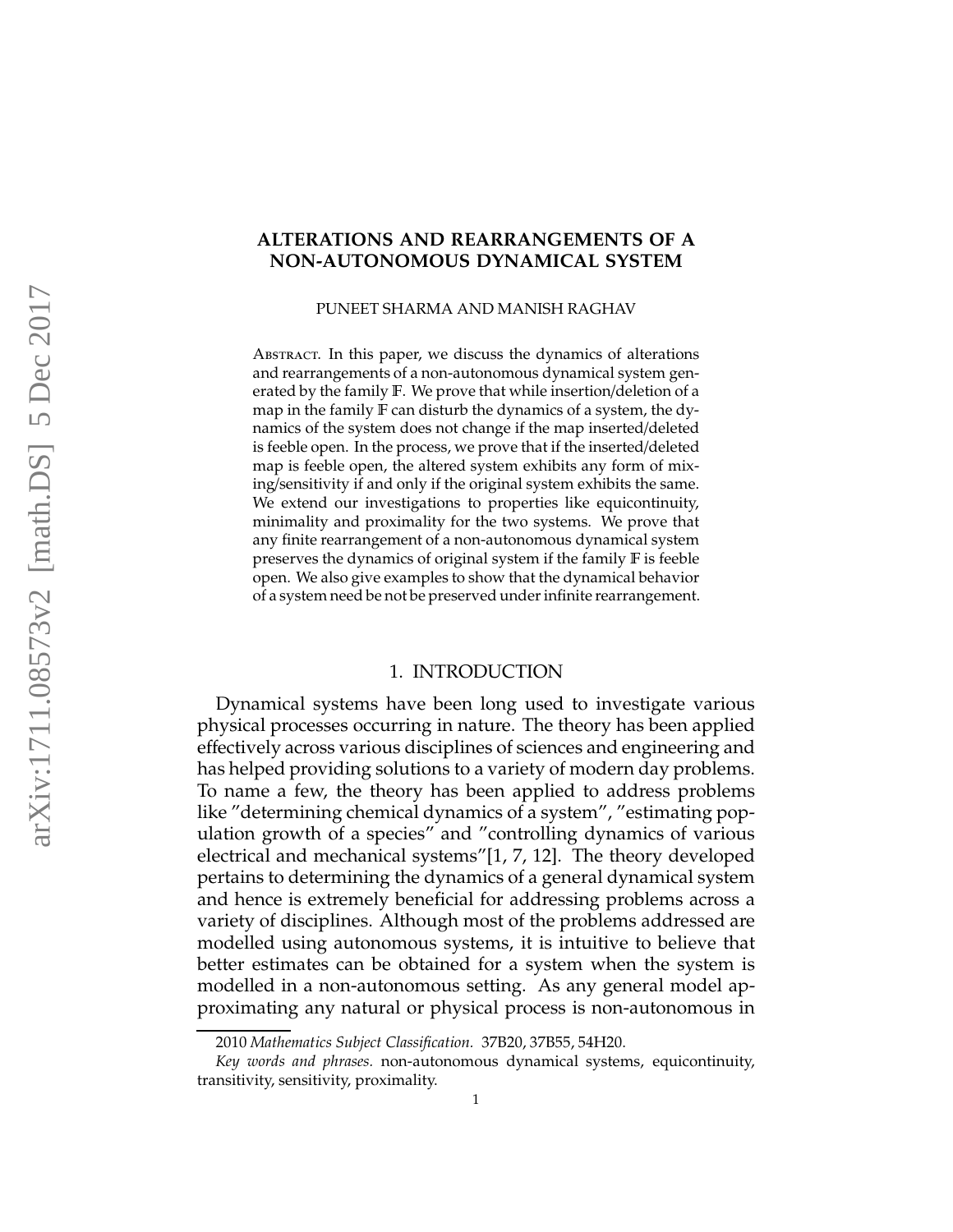nature, such a modification provides greater insight to the problem and hence results in a better approximation of the original system. Thus, it is important to develop the theory of non-autonomous dynamical systems. As a result, some investigations for such a setting in the discrete case have been made and interesting results have been obtained. While [8] investigates the topological entropy when the family F is equicontinuous or uniformly convergent, [9] discusses minimality conditions for a non-autonomous system on a compact Hausdorff space while focussing on the case when the non-autonomous system is defined on a compact interval of the real line. In [6] authors prove that if  $f_n \to f$ , in general there is no relation between chaotic behavior of the non-autonomous system generated by *f<sup>n</sup>* and the chaotic behavior of *f*. In [11], authors investigate the dynamics generated by a uniformly convergent sequence of maps. They give conditions under which the dynamics of a non-autonomous system can be determined by the limiting system. In [10] authors investigate a non-autonomous system generated by a finite family of maps. In the process, they study properties like transitivity, weak mixing, topological mixing, existence of periodic points, various forms of sensitivities and Li-Yorke chaos. In [2] authors investigate properties like weakly mixing, topological mixing, topological entropy and Li-Yorke chaos for the non-autonomous system. Although, many of the questions arising for the dynamics of a non-autonomous system have been answered, many questions are still open and are an interesting point of investigation. For example, how does the dynamics of a system change when a map *f* is introduced in the family F at *r*-th position? What is the effect on the dynamics of the system when the map at *k*-th position is deleted from the family F? If the family F is rearranged to obtain a family G, what is the relation between the dynamics of the original system and dynamics of the rearranged system? Under what conditions is the dynamics of a system preserved under alterations (finite insertions/deletions) or rearrangements?

So far, each of the questions posed above are open. In this paper, we investigate the relation between the dynamics of a given system and its alteration (or rearrangement). We prove that while alteration of a system (*X*, F) by an arbitrary continuous map can disturb the dynamics of (*X*, F), the dynamics of a system is preserved, when altered by a feeble open map. In the process, we prove that if the system is altered by a feeble open map *f*, various forms of mixing and sensitivity are equivalent for the two systems. We extend our investigations to properties like equicontinuity, minimality and proximality for the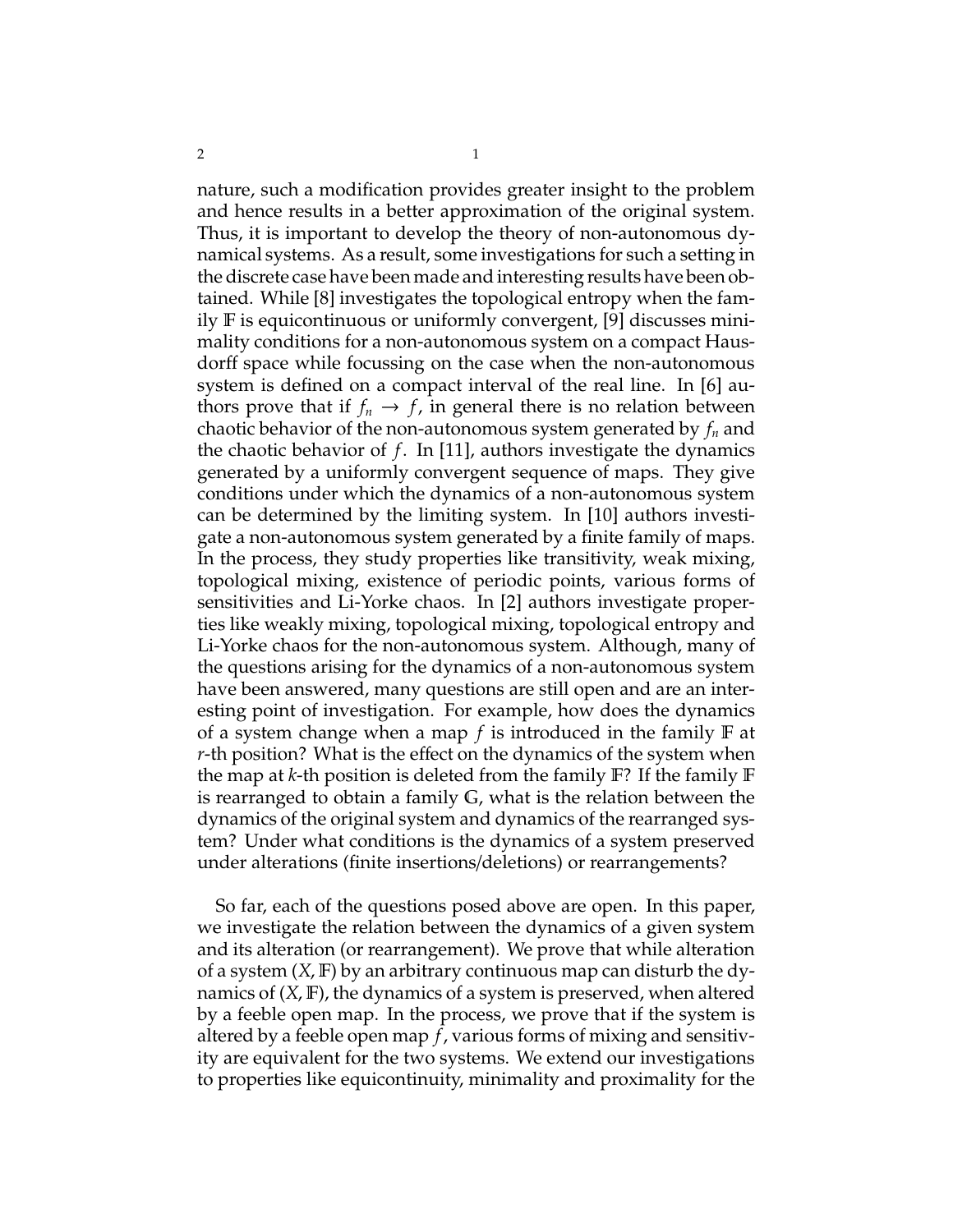two system. In the process, we prove that if the family F is feeble open, any finite rearrangement of the given system preserves the dynamics of the original system. We also give examples to show that the dynamics of a system need not be preserved under infinite rearrangements. Before we move further, we give some of the basic concepts and definitions required.

Let  $(X, d)$  be a compact metric space and let  $F = \{f_n : n \in \mathbb{N}\}\$ a family of continuous self maps on *X*. For any initial seed  $x_0 \in X$ , any such family F generates a non-autonomous dynamical system via the relation  $x_n = f_n(x_{n-1})$ . Let  $(X, \mathbb{F})$  denote the non-autonomous dynamical system generated by the family F. For any  $x_0 \in X$ , the set  ${f_n \circ f_{n-1} \circ \ldots \circ f_1(x_0) : n \in \mathbb{N} }$  defines the orbit of the point  $x_0$ . For any *k* ∈ **N**, let  $\mathbb{F}_k$  denote the truncated family { $f_n : n \geq k+1$ }. The objective of study of a non-autonomous dynamical system is to investigate the orbit of an arbitrary point *x* in *X*. For notational convenience, let  $\omega_{n+k}^n = f_{n+k} \circ f_{n+k-1} \circ \ldots \circ f_{n+1}$  and  $\omega_n(x) = f_n \circ f_{n-1} \circ \ldots \circ f_1(x)$  (the state of the system after *n* iterations).

A point *x* is called *periodic* for  $(X, F)$  if there exists  $n \in \mathbb{N}$  such that  $\omega_{nk}(x) = x$  for all  $k \in \mathbb{N}$ . The least such *n* is known as the period of the point *x*. A system  $(X, \mathbb{F})$  is called feeble open if for any non-empty open set *U* in *X*,  $int(f(U)) \neq \phi$  for all  $f \in \mathbb{F}$ . The system  $(X, \mathbb{F})$  is equicontinuous if for each  $\epsilon > 0$ , there exists  $\delta > 0$  such that  $d(x, y) < \delta$  implies  $d(\omega_n(x), \omega_n(y)) < \epsilon$  for all  $n \in \mathbb{N}$ ,  $x, y \in X$ . The system (*X*, F) is *transitive* (or F is transitive) if for each pair of non-empty open sets *U*, *V* in *X*, there exists  $n \in \mathbb{N}$  such that  $\omega_n(U) \cap V \neq \phi$ . The system (*X*, F) is said to be *minimal* if every point has a dense orbit. The system (*X*, F) is said to be *weakly mixing* if for any collection of non-empty open sets  $U_1, U_2, V_1, V_2$  in X there exists a natural number *n* such that  $\omega_n(U_i) \cap V_i \neq \phi$ , *i* = 1, 2. Equivalently, we say that the system is weakly mixing if  $\mathbb{F} \times \mathbb{F}$  is transitive. The system is said to be *topologically mixing* if for every pair of non-empty open sets *U*, *V* there exists a natural number *K* such that  $\omega_n(U) \cap V \neq \phi$  for all  $n \geq K$ . The system is said to be *sensitive* if there exists a  $\delta > 0$  such that for each  $x \in X$  and each neighborhood *U* of *x*, there exists  $n \in \mathbb{N}$  such that  $diam(\omega_n(U)) > \delta$ . If there exists  $K > 0$  such that  $diam(\omega_n(U)) > \delta$  $∀n ≥ K$ , then the system is *cofinitely sensitive*. A pair  $(x, y)$  is proximal for  $(X, \mathbb{F})$  if  $\liminf_{n \to \infty} d(\omega_n(x), \omega_n(y)) = 0$ . See [3, 4, 5] for details.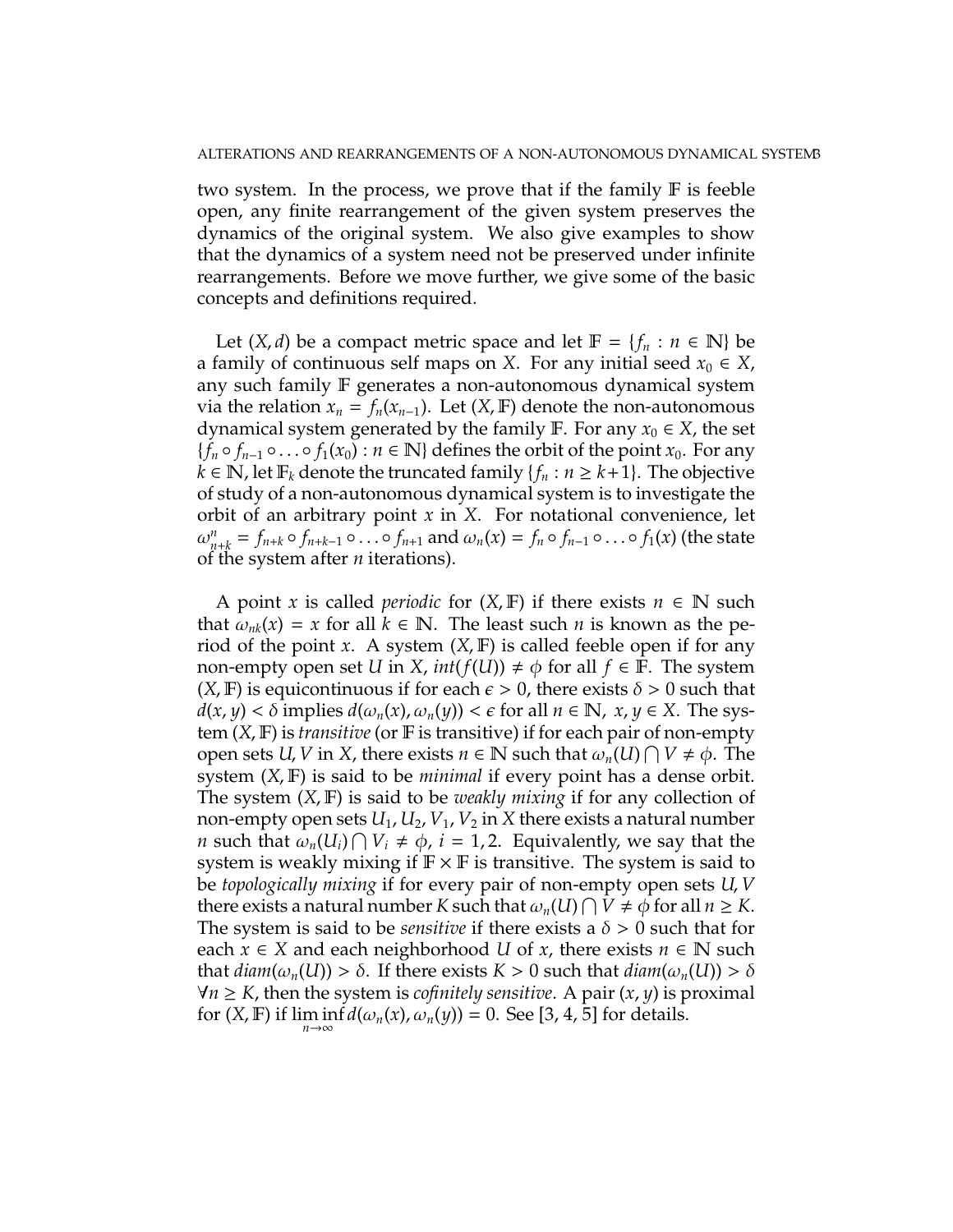#### 2. Main Results

Throughout this section, the maps *f<sup>k</sup>* are assumed to be surjective.

### **Proposition 1.**  $(X, \mathbb{F})$  *is minimal*  $\Leftrightarrow$   $(X, \mathbb{F}_k)$  *is minimal.*

*Proof.* Let  $(X, \mathbb{F})$  be minimal and let  $x \in X$ . As each  $f_k$  is surjective,  $\omega_k^{-1}$  $\kappa$ <sup>1</sup>/(*x*) is non-empty. Further, as (*X*, **F**) is minimal, orbit of any *y* ∈  $\omega_k^{-1}$  $K_k^{-1}(x)$  (under F) is dense in *X*. As orbit of *x* (under F<sub>*k*</sub>) and orbit of *y* (under F) differ by finitely many points (atmost *k*), denseness of orbit of *y* (under F) implies denseness of orbit of *x* (under  $\mathbb{F}_k$ ) and hence  $(X, \mathbb{F}_k)$  is minimal.

Conversely let  $x \in X$  and  $y = \omega_k(x)$ . As  $(X, \mathbb{F}_k)$  is minimal, orbit of *y* (under  $\mathbb{F}_k$ ) is dense in *X*. Further as orbit of *y* (under  $\mathbb{F}_k$ ) and orbit of *x* (under F) differ by finitely many points (atmost *k*), denseness of orbit of *y* (under  $\mathbb{F}_k$ ) ensures denseness of orbit of *x* (under  $\mathbb{F}$ ) and hence (*X*, F) is minimal.

## **Proposition 2.**  $(X, \mathbb{F}_k)$  *is equicontinuous*  $\Leftrightarrow$   $(X, \mathbb{F})$  *is equicontinuous.*

*Proof.* Let  $(X, \mathbb{F}_k)$  be equicontinuous and let  $\epsilon > 0$  be given. As  $(X, \mathbb{F}_k)$ is equicontinuous, there exists  $\rho > 0$  ( $\rho < \epsilon$ ) such that  $d(x, y) < \rho$  $\lim \text{p}$ lies  $d(\omega_n^k(x), \omega_n^k(y)) < \epsilon \ \forall \ n \geq k+1$ . Also as the set  $\{f_1, f_2 \circ f_1, \ldots, f_k \circ f_k\}$ *f*<sub>*k*−1</sub> ◦ . . . ◦ *f*<sub>1</sub>} is finite, there exists  $η$  > 0 such that  $d(x, y)$  <  $η$  ensures  $d(f_r \circ f_{r-1} \circ \ldots \circ f_1(x), f_r \circ f_{r-1} \circ \ldots \circ f_1(y)) < \rho$  for  $r \in \{1, 2, \ldots, k\}$  or  $d(\omega_r(x), \omega_r(y)) < \rho$  for  $r \in \{1, 2, ..., k\}$ . In particular,  $d(x, y) < \eta$  gives *d*( $\omega_k(x), \omega_k(y)$ ) <  $\rho$  which further implies  $d(\omega_n^k(\omega_k(x)), \omega_n^k(\omega_k(y)))$  <  $\epsilon \forall n \geq k+1$  (by equicontinuity of  $(X, \mathbb{F}_k)$ ) or  $d(\omega_n(x), \omega_n(y)) < \epsilon$  for all  $n \in \mathbb{N}$  and hence  $(X, \mathbb{F})$  is equicontinuous.

Conversely, let  $(X, F)$  be equicontinuous and let  $\epsilon > 0$  be given. As  $(X, \mathbb{F})$  is equicontinuous, there exists  $\delta > 0$  such that  $d(x, y) < \delta$ ensures  $d(\omega_n(x), \omega_n(y)) < \epsilon \ \forall n \in \mathbb{N}$ . Let  $x \in X$  and let  $\mathcal{N}_x = \{S(x, \frac{1}{n})\}$  $\frac{1}{n}$ ) :  $n \in \mathbb{N}$ } be the neighborhood base at *x*. As  $\cap$ *U*∈N*<sup>x</sup>*  $\omega_k^{-1}$  $_{k}^{-1}(U) = \omega_k^{-1}$  $\binom{-1}{k}$ , there exists  $U \in \mathcal{N}_x$  such that  $\omega_k^{-1}$  $S(y, δ)$  or there exits *m* ∈ **N**  $y \in \omega_k^{-1}(\{x\})$ such that  $\omega_k^{-1}$  $_{k}^{-1}(S(x, \frac{1}{m}))$  $\frac{1}{m}$ )) ⊂ ∪  $y \in \omega_k^{-1}(\{x\})$ *S*(*y*,  $\delta$ ). Consequently, if  $d(x, z) < \frac{1}{m}$  $\frac{1}{m}$ , for any  $u \in \omega_k^{-1}$  $\chi_k^{-1}(z)$ ,  $d(u, y) < \delta$  for some  $y \in \omega_k^{-1}$  $\chi_k^{-1}(\{x\})$  and hence  $d(\omega_n(u), \omega_n(y)) < \epsilon$  for all  $n \in \mathbb{N}$ . As  $\omega_k(u) = z$ ,  $\omega_k(y) = x$  and  $\omega_n^k \circ \omega_k =$ *ω*<sub>*n*</sub>, we obtain *d*( $ω_n^k(x)$ ,  $ω_n^k(z)$ ) < *ε* for all *n* ≥ *k* + 1 and hence the truncated system is equicontinuous at *x*. As the proof holds for any  $x \in X$ ,  $(X, \mathbb{F}_k)$  is equicontinuous and hence equicontinuity is equivalent for the two systems.  $\Box$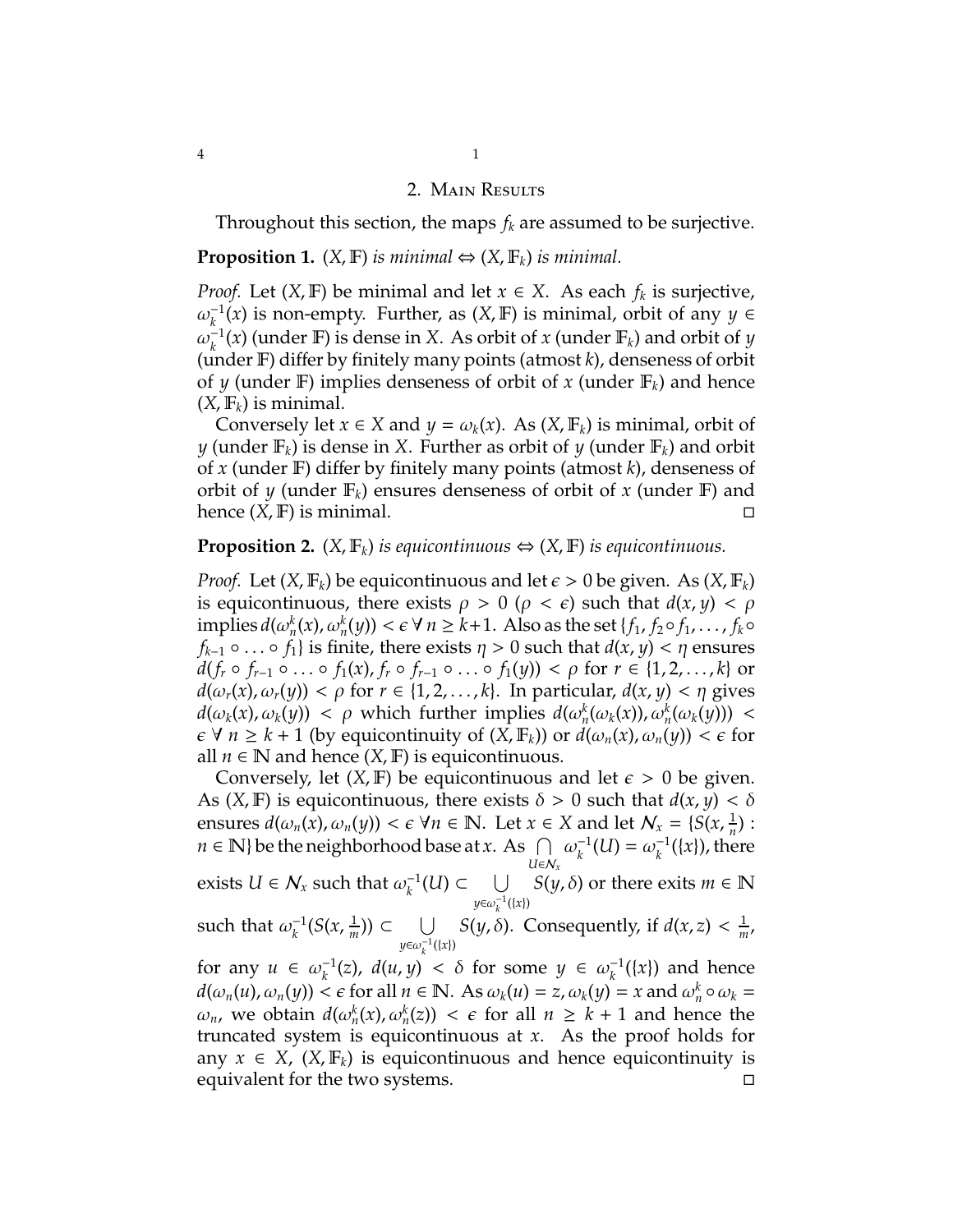*Remark* 1*.* The above proofs establish the equivalence of minimality and equicontinuity for the two systems. While equivalence of minimality for the two systems follow from the fact that denseness of a set is not altered by addition or deletion of finitely many points, equivalence of equicontinuity is established by working on each of the fibres of the inverse function (fibres of  $f^{-1}$  are functions  $g = f^{-1}|_M$ where *M* is maximal subset of *X* such that *f*|*<sup>M</sup>* is injective). The result is intuitive in nature and extends the fact that addition of finitely many maps cannot generate sensitivity in a non-sensitive system. We now turn our attention towards proximality for the two systems.

**Proposition 3.** *If*  $\mathbb{F}$  *is commutative then,*  $(x,y)$  *is proximal for*  $(X, \mathbb{F}_k) \Rightarrow$  $(x, y)$  *is proximal for*  $(X, F)$ *. Further if each*  $f_i$  *is bijective then,*  $(x,y)$  *is proximal for*  $(X, \mathbb{F}) \Rightarrow (x, y)$  *is proximal for*  $(X, \mathbb{F}_k)$ *.* 

*Proof.* If  $(x, y)$  is proximal for  $(X, \mathbb{F}_k)$  then there exists a sequence  $(n_r)$  of positive integers such that  $\lim_{r \to \infty} d(\omega_{n_r}^k(x), \omega_{n_r}^k(y)) = 0$ . As *X* is compact, there exists  $z \in X$  and a subsequence  $(n_{r_l})$  of  $(n_r)$  such that  $\lim_{l\to\infty}\omega_{n_{r_l}}^k(x)=\lim_{l\to\infty}\omega_{n_{r_l}}^k(y)=z.$  Thus we get,  $f_k\circ f_{k-1}\circ\ldots\circ f_1(\lim_{l\to\infty}\omega_{n_{r_l}}^k(x))=$  $f_k \circ f_{k-1} \circ \ldots \circ f_1(\lim_{l \to \infty} \omega_{n_{r_l}}^k(z)) = f_k \circ f_{k-1} \circ \ldots \circ f_1(z) \text{ or } \lim_{l \to \infty} f_k \circ f_{k-1} \circ$ ...  $\circ$   $f_1(\omega_{n_{r_1}}^k(x)) = \lim_{l \to \infty} f_k \circ f_{k-1} \circ \dots \circ f_1(\omega_{n_{r_l}}^k(y)) = f_k \circ f_{k-1} \circ \dots \circ f_1(z)$  (as  $f_k \circ f_{k-1} \circ \ldots \circ f_1$  is continuous). Consequently,  $\lim_{l \to \infty} \omega_{n_{r_l}}(x) = \lim_{l \to \infty} \omega_{n_{r_l}}(y) =$  $f_k \circ f_{k-1} \circ \ldots \circ f_1(z)$  (as **F** is commutative) and hence  $(x, y)$  is proximal for  $(X, \mathbb{F})$ .

Conversely, let (*x*, *y*) be proximal for (*X*, F). Thus, there exists sequence  $(n_r)$  of natural numbers such that  $\lim_{r\to\infty} d(\omega_{n_r}(x), \omega_{n_r}(y)) = 0$ . Consequently, there exists a subsequence  $(n_{r_i})$  of  $(n_r)$  and  $z \in X$  such that  $\lim_{l\to\infty}\omega_{n_{r_l}}(x)=\lim_{l\to\infty}\omega_{n_{r_l}}(y)=z$ . As  $\omega_{n_{r_l}}=\omega_{n_{r_l}}^k\circ(f_k\circ f_{k-1}\circ\ldots\circ f_1)$  and the family  $\mathbb F$  is commutative, we obtain  $\lim_{l\to\infty} f_k \circ f_{k-1} \circ \dots \circ f_1(\omega_{n_{r_l}}^k(x)) =$  $\lim_{l\to\infty} f_k \circ f_{k-1} \circ \dots \circ f_1(\omega_{n_{r_l}}^k(y)) = z \text{ or } f_k \circ f_{k-1} \circ \dots \circ f_1(\lim_{l\to\infty} \omega_{n_{r_l}}^k(x)) =$  $f_k \circ f_{k-1} \circ \ldots \circ f_1(\lim_{l \to \infty} \omega^k_{n_{r_l}}(y)) = z$  (as  $f_k \circ f_{k-1} \circ \ldots \circ f_1$  is continuous). As each  $f_i$  is bijective,  $f_k \circ f_{k-1} \circ \ldots \circ f_1$  is bijective and thus we obtain lim  $\omega_{n_{r_1}}^k(x) = \lim_{l \to \infty} \omega_{n_{r_l}}^k(y)$  or  $(x, y)$  is proximal for  $(X, \mathbb{F}_k)$ . □

*Remark* 2*.* The above proof establishes the equivalence of proximality for the two systems when the family  $\mathbb F$  is commutative and each  $f_k$ is a bijection. While proximality is preserved from  $(X, \mathbb{F}_k)$  to  $(X, \mathbb{F})$ when the family  $F$  is commutative, the converse is proved under additional assumption of bijectivity of the the maps *f<sup>k</sup>* . However,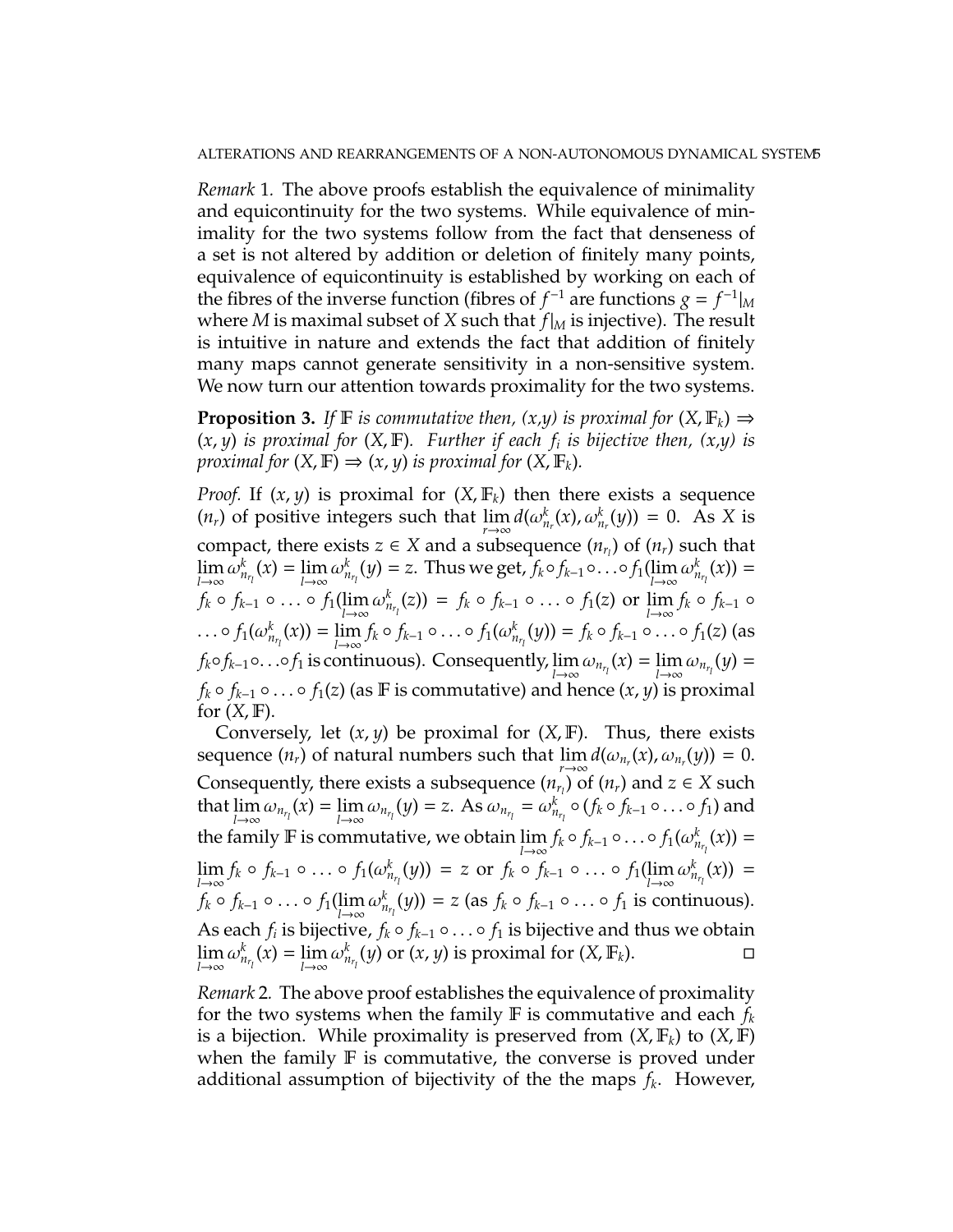the proof uses only injectivity of the maps  $f_k$  and hence the result is true when F is a commutative family of injective maps. Further, both commutativity and bijectivity (injectivity) are necessary conditions to establish the result and the result does not hold good when either of the conditions imposed is dropped. We now give examples in support of our claim.

**Example 1.** Let I be the unit interval and let  $f : I \rightarrow I$  be piecewise *continuous linear map such that*  $f(0) = 0$ ,  $f(\frac{1}{3})$  $(\frac{1}{3})=1, f(\frac{2}{3})$  $\frac{2}{3}$ ) = 0 and f(1) =  $\frac{2}{3}$ 3 *. Let*  $g: I \rightarrow I$  *be the defined as* 

$$
g(x) = \begin{cases} 2x & \text{for } x \in [0, \frac{1}{2}] \\ 2 - 2x & \text{for } x \in [\frac{1}{2}, 1] \end{cases}
$$

Let  $(X, \mathbb{F})$  be the non-autonomous system generated by  $\mathbb{F} = \{f, g, g, \ldots\}$ *. It may be noted that f and g do not commute and hence non-autonomous system generated is non-commutative in nature. As*  $g(0) = g(1)$ *,*  $\{0, 1\}$  *is a proximal set for*  $(X, \mathbb{F}_k)$  *for any*  $k \in \mathbb{N}$ *. However, as*  $\tilde{f}(0) = 0$  *and*  $f(1) = \frac{2}{3}$ 3 *are fixed for g, the pair is not proximal for* (*X*, F)*. Thus, commutativity is an essential condition to preserve proximality of a pair (from* (*X*, F*k*) *to*  $(X, \mathbb{F})$ ).

*Further, let*  $h: I \rightarrow I$  *be continuous such that*  $h(0) = 0, h(\frac{2}{3})$  $\frac{2}{3}$ ) =  $\frac{1}{4}$ 4 *and h*(1) = 1 *and let* (*X*, F) *be the non-autonomous system generated by*  $\mathbb{F} = \{h, g, g, \ldots\}$ . It may be noted that the system generated is non*commutative in nature. Further, as the set*  $\{0, \frac{2}{3}\}$ 3 } *is proximal for* (*X*, F) *but not for*  $(X, \mathbb{F}_k)$ *, the converse does not hold in absence of commutativity.* 

**Example 2.** Let  $S^1$  be the unit circle and let  $f : S^1 \rightarrow S^1$  be defined as  $f(\theta) = \theta + \pi$ . Let  $g: S^1 \to S^1$  be defined as  $g(\theta) =$  $\int \theta$  *for*  $\theta \in [0, \pi]$ 

 $\theta^2$  $\frac{\partial^2 T}{\partial \overline{\mu}}$  – 2 $\theta$  + 2 $\pi$  for  $\theta \in [\pi, 2\pi]$ 

*Let*  $(X, \mathbb{F})$  *be the non-autonomous system generated by*  $\mathbb{F} = \{f, g, g, \ldots\}$ *. It may be noted that both f and g are bijective and hence the non-autonomous system generated is bijective (but non-commutative) in nature. Further, as*  $f([0, \pi]) = [\pi, 2\pi]$  *and*  $\pi$  *is fixed point (attracting from the right) for g, any two points in* [0, π] *are proximal for* (*X*, F)*. However, as g fixes every point in* [0,  $\pi$ ], the truncated system  $(X, \mathbb{F}_k)$  ( $k \geq 1$ ) does not exhibit any *proximal pair in*  $[0, \pi]$ *.* 

**Example 3.** Let I be the unit interval and let  $f, g : I \rightarrow I$  be defined as

$$
f(x) = \begin{cases} x & \text{for } x \in [0, \frac{1}{2}] \\ \frac{4}{3}x - \frac{1}{6} & \text{for } x \in [\frac{1}{2}, \frac{7}{8}] \\ 1 & \text{for } x \in [\frac{7}{8}, 1] \end{cases}
$$

 $\sim$  1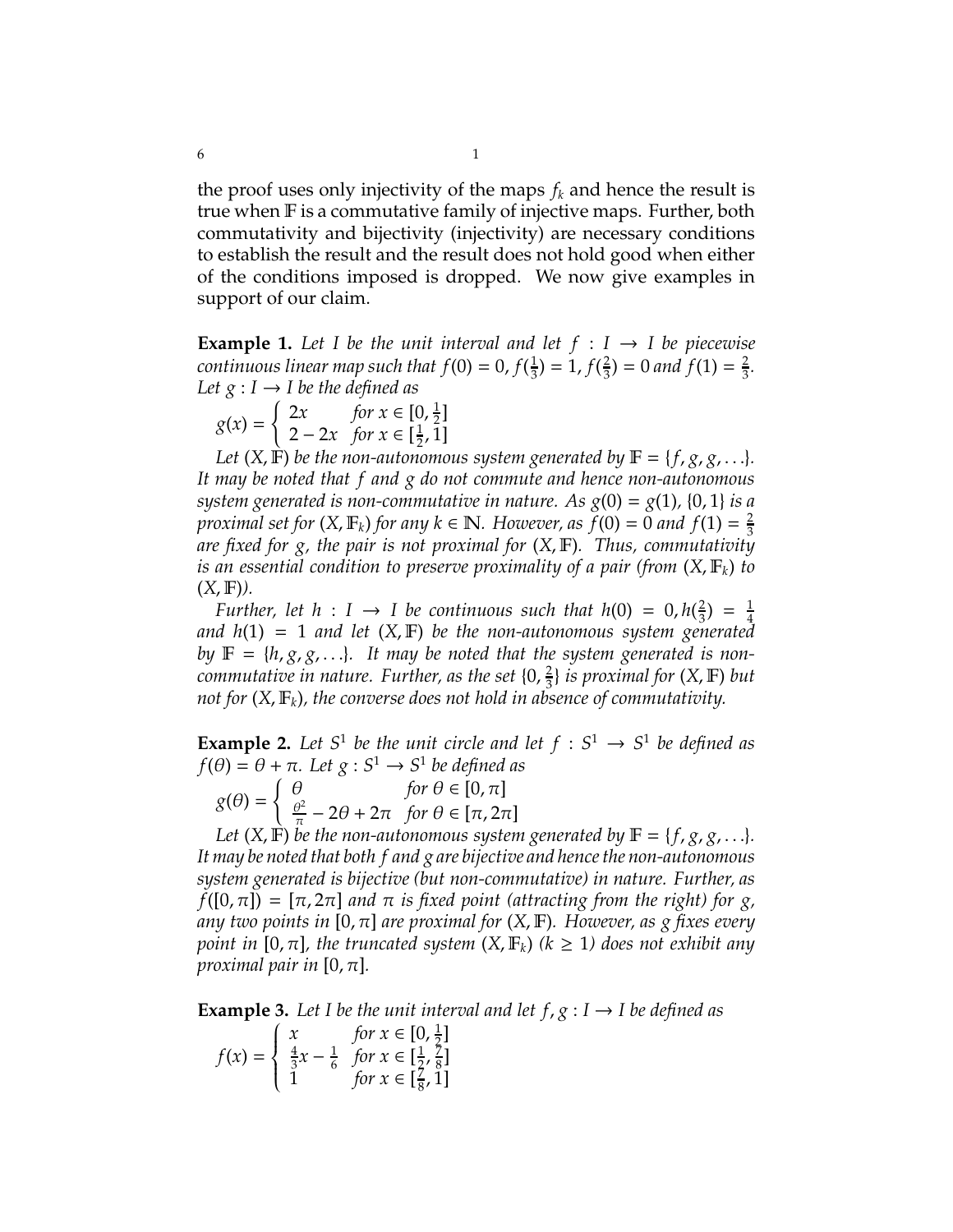$$
g(x) = \begin{cases} -2x + \frac{1}{2} & \text{for } x \in [0, \frac{1}{4}] \\ 2x - \frac{1}{2} & \text{for } x \in [\frac{1}{4}, \frac{1}{2}] \\ x & \text{for } x \in [\frac{1}{2}, 1] \end{cases}
$$

Let  $(X, \mathbb{F})$  *be the non-autonomous system generated by*  $\mathbb{F} = \{f, g, g, \ldots\}$ *. Then, f and g commute and hence non-autonomous system generated is commutative (but not bijective) in nature.* As  $f([\frac{7}{8}, 1]) = 1$  and  $g(x) = x$ *for any*  $x \in [\frac{7}{8}]$ 8 , 1]*, any pair* (*x*, *y*) *(x*, *y* ∈ [ 7  $(\frac{7}{8}, 1]$ *)* is proximal for  $(X, \mathbb{F})$  but *fails to be proximal for any truncated system.*

*Remark* 3*.* The above examples validate the necessity of the conditions imposed in proposition 3. While Example 1 establishes the necessity of the commutativity condition for the proposition to hold good, Examples 2 and 3 prove that commutativity or injectivity alone cannot preserve the proximal pairs in the converse direction. Consequently, both commuativity and injectivity of the maps *f<sup>k</sup>* are necessary for the converse to hold good and hence cannot be dropped.

**Proposition 4.** (*X*, **F**) *is transitive*  $\Rightarrow$  (*X*, **F**<sub>k</sub>) *is transitive. If the family* **F** *is feeble open then*  $(X, \mathbb{F}_k)$  *is transitive*  $\Rightarrow$   $(X, \mathbb{F})$  *is transitive.* 

*Proof.* Let (*X*, F) be transitive and let *U*, *V* be any pair of non-empty open subsets in *X*. As  $(X, F)$  is transitive, for the pair  $U' = \omega_k^{-1}$  $\frac{1}{k}$ <sup>(</sup>*U*), *V* of non-empty open sets in *X*, there exists  $r \in \mathbb{N}$  such that  $\omega_r(\hat{U'}) \cap V \neq \phi$ . Also, transitivity of  $(X, \mathbb{F})$  enures that the set  $\{r \in \mathbb{N} : \omega_r(U') \cap V \neq \phi\}$ is infinite. Consequently there exists  $r > k$  such that  $\omega_r(U') \cap V \neq \phi$ or  $\omega_r^k(U) \cap V \neq \phi$  and hence  $(X, \mathbb{F}_k)$  is transitive.

Let (*X*, F*k*) be transitive and let *U*, *V* be any pair of non-empty open subsets in *X*. As the family **F** is feeble open  $\omega_k(U)$  has a non-empty interior. Thus, for open sets  $U' = int(\omega_k(U))$ , V in X, there exists  $r \in \mathbb{N}$  such that  $\omega_r^k(U') \cap V \neq \phi$ . Consequently,  $\omega_r^k(\omega_k(U)) \cap V \neq \phi$  or  $\omega_r(U) \cap V \neq \phi$  and hence  $(X, F)$  is transitive..

*Remark* 4*.* The above proof establishes the equivalence of transitivity for the two systems  $(X, \mathbb{F})$  and  $(X, \mathbb{F})$ . Though the property is preserved from  $(X, \mathbb{F})$  to  $(X, \mathbb{F}_k)$  unconditionally, the proof of the converse holds good when that family F is feeble open. As absence of feeble openness destroys the topological structure of an open set over iterations, feeble openness is a necessary condition for the converse to hold good. Further, as the proof does not use the structure of open sets explicitly,  $U_1$ ,  $U_2$  interact with  $V_1$ ,  $V_2$  for  $(X, \mathbb{F})$  (or  $(X, \mathbb{F}_k)$ ) at *r*-th iterate then  $U_1$ ,  $U_2$  and  $V_1$ ,  $V_2$  interact at  $r - k$ -th (or  $r + k$ -th) iterate for (*X*, F*k*) (or (*X*, F)) and hence weakly mixing is equivalent for the two systems under identical conditions. Further, as the set of times of interaction between open sets *U* and *V* for the two systems (*X*, F) and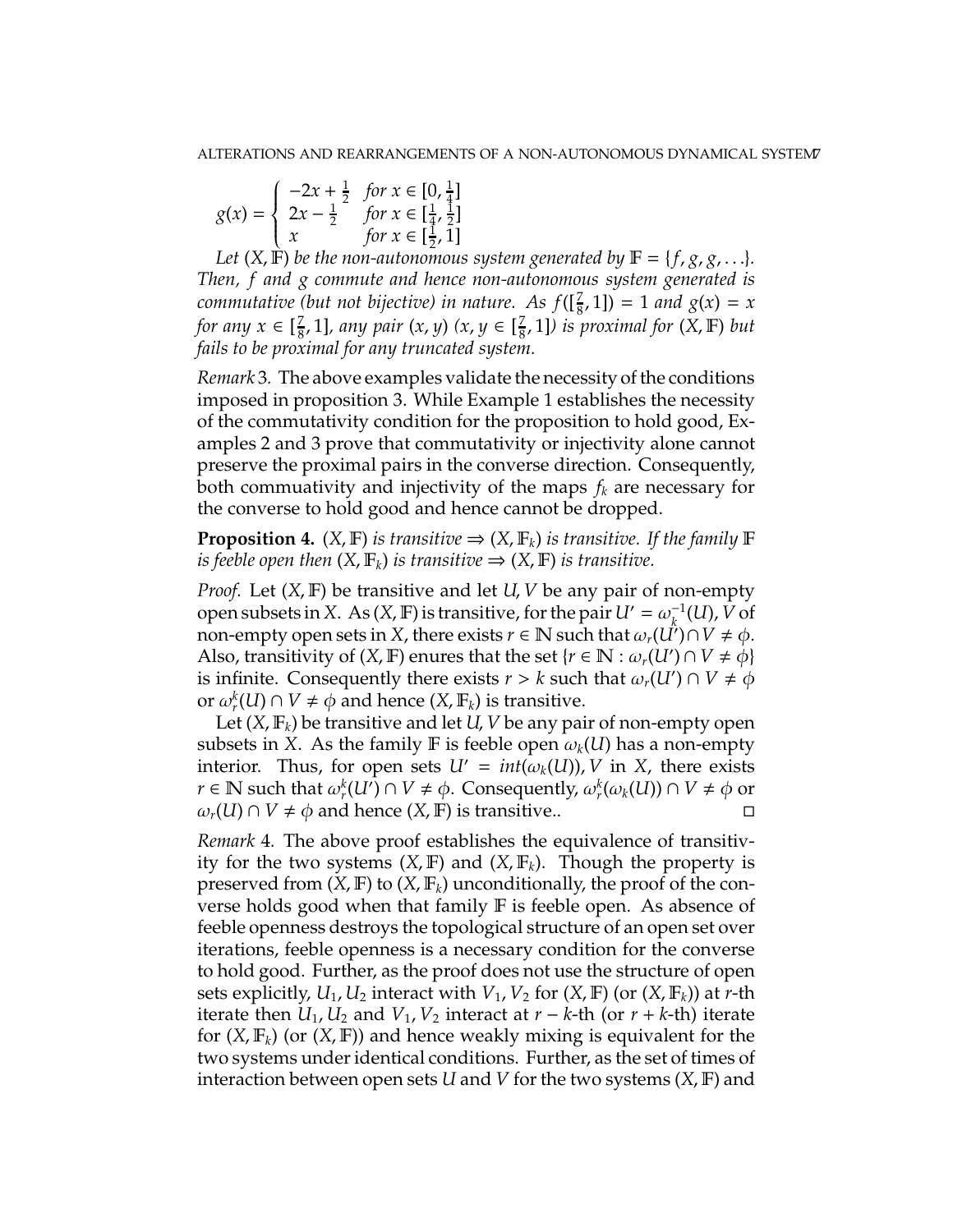$(X, \mathbb{F}_k)$  are translate of each other (by constant *k*), the similar proof gives equivalence of topological mixing under identical conditions. We now establish our claims below.

**Corollary 1.** (*X*, **F**) *is weakly mixing (topological mixing)*  $\Rightarrow$  (*X*, **F**<sub>k</sub>) *is weakly mixing (topological mixing). If the family* F *is feeble open then* (*X*, F*k*) *is weakly mixing (topological mixing)* ⇒ (*X*, F) *is weakly mixing (topological mixing).*

*Proof.* The proof follows from discussions in Remark 4 and Proposi- $\Box$  tion 4.

**Example 4.** Let I be the unit interval and let  $f, g: I \rightarrow I$  be defined as

 $f(x) =$  $\int 0$  *for*  $x \in [0, \frac{1}{2}]$  $\frac{1}{2}$ ] 2*x* − 1 *for x* ∈  $\left[\frac{1}{2}\right]$  $\frac{1}{2}$ , 1]  $g(x) =$  $\int 2x$  *for*  $x \in [0, \frac{1}{2}]$  $\frac{1}{2}$ ]  $2 - 2x$  for  $x \in [\frac{1}{2}]$  $\frac{1}{2}$ , 1]

*Let*  $(X, F)$  *be the non-autonomous system generated by*  $F = \{f, g, g, ...\}$ *. For any k*  $\in \mathbb{N}$ ,  $(X, \mathbb{F}_k)$  *is the autonomous system generated by tent map and hence exhibits all forms of mixing and sensitivities. However for any open* set  $U$ ,  $U \subset [0, \frac{1}{2}]$  $\frac{1}{2}$ *,*  $\omega_r(U) = \{0\}$  *for any r*  $\in \mathbb{N}$ *. Thus the non-autonomous system does not exhibit any form of mixing or sensitivity and hence feeble openness is necessary to preserve any form of mixing or sensitivity (from*  $(X, \mathbb{F}_k)$  *to*  $(X, \mathbb{F})$ *). We now establish that feeble openness is indeed sufficient to preserve sensitivity from*  $(X, \mathbb{F}_k)$  *to*  $(X, \mathbb{F})$ *.* 

**Proposition 5.** (*X*, **F**) *is sensitive*  $\Rightarrow$  (*X*, **F**<sub>k</sub>) *is sensitive. If the family* **F** *is feeble open then*  $(X, \mathbb{F}_k)$  *is sensitive*  $\Rightarrow$   $(X, \mathbb{F})$  *is sensitive.* 

*Proof.* Let  $(X, \mathbb{F})$  be sensitive with  $\delta$  as constant of sensitivity. For any open set *U*, continuity of each  $f_i$  implies  $U' = \omega_k^{-1}$  $\kappa_k^{-1}(U)$  is open and hence there exists  $r \in \mathbb{N}$  such that  $\text{diam}(\omega_r(U')) > \delta$ . As the set of times of expansion is infinite for a sensitive system, there exists *m* > *k* such that *diam*( $ω_m(U')$ ) >  $δ$  which implies *diam*( $ω_m^k(U)$ ) >  $δ$  and hence  $(X, \mathbb{F}_k)$  is sensitive.

Conversely let  $(X, \mathbb{F}_k)$  be sensitive with  $\delta$  as constant of sensitivity and let *U* be a non-empty open set in *X*. As the family  $\mathbb F$  is feeble open,  $U' = int(\omega_k(U))$  is non-empty and hence sensitivity of  $(X, \mathbb{F}_k)$  yields  $m \in \mathbb{N}$  such that  $diam(\omega_m^k(\bar{U}')) > \delta$ . Consequently,  $diam(\omega_m^k(\omega_k(\bar{U}))) > \delta$ .  $\delta$  or *diam*( $ω_m(U)$ ) >  $\delta$  and hence (*X*, **F**) is sensitive.  $□$ 

*Remark* 5*.* The above proof establishes equivalence of sensitivity for the two systems  $(X, \mathbb{F})$  and  $(X, \mathbb{F}_k)$  under feeble openness of the family F. Once again, while sensitivity of (*X*, F) implies sensitivity of (*X*, F*k*)

8 1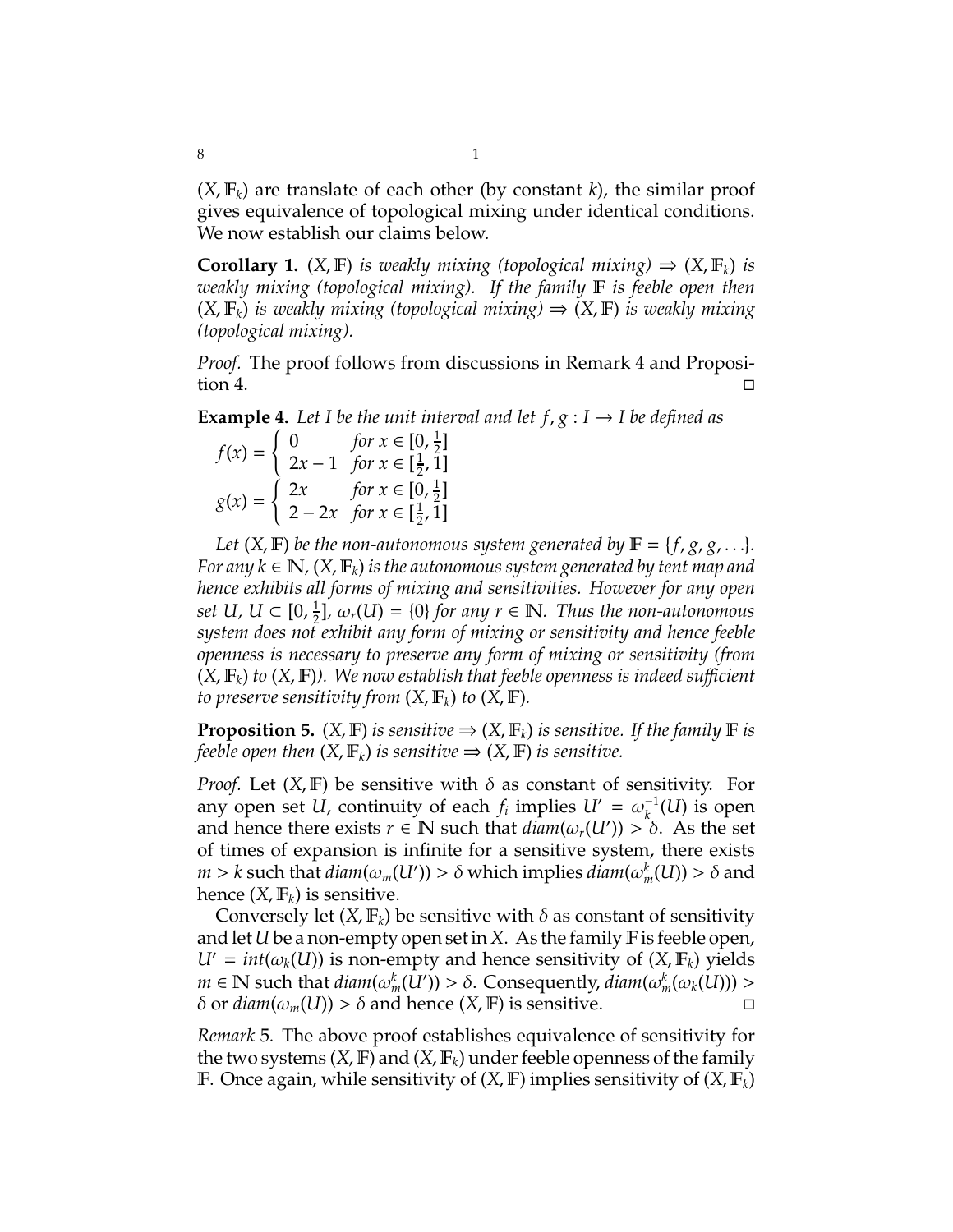unconditionally, the converse is true when the family  $\mathbb F$  is feeble open. As noted in Example 4, feeble openness is necessary for the converse to hold good and hence cannot be dropped. Further, it may be noted that if one of the systems is sensitive with sensitivity constant  $\delta$ , then the proof establishes the sensitivity of the other system with same constant of sensitivity and hence the two systems are sensitive with same sensitivity constant. Finally, as the times of expansion (of an open set *U*) for the two systems are translate (by constant *k*) of each other, a similar proof establishes the equivalence of syndetic (cofinite) sensitivity for the two systems. Hence we get the following corollary.

**Corollary 2.**  $(X, \mathbb{F})$  *is syndetically (cofinitely) sensitive*  $\Rightarrow$   $(X, \mathbb{F}_k)$  *is syndetically (confinitely) sensitive. If the family* F *is feeble open then* (*X*, F*k*) *is syndetically (cofinitely) sensitive*  $\Rightarrow$   $(X, F)$  *is syndetically (cofinitely) sensitive.*

*Remark* 6*.* The proofs above establish that for a feeble open family F, (*X*, F) exhibits any form of mixing (sensitivity) if and only if  $(X, \mathbb{F}_k)$  also exhibits the same. It may be noted that if  $(X, \mathbb{G})$  is a finite rearrangement of  $(X, F)$  then there exists  $k \in \mathbb{N}$  such that  $G_k = \mathbb{F}_k$ . Consequently, for a feeble open family  $\mathbb{F}_r$ , as  $(X, \mathbb{F})$  and  $(X, \mathbb{F}_k)$  (and similarly  $(X, \mathbb{G})$  and  $(X, \mathbb{G}_k)$ ) exhibit identical notions of mixing (sensitivity), (*X*, F) exhibits any form of mixing (sensitivity) if and only if (*X*, G) exhibits identical form of mixing (sensitivity) and hence various notions of mixing (sensitivity) are preserved under finite rearrangements. Further, it may be noted that as minimality and equicontinuity are equivalent for two systems  $(X, \mathbb{F})$  and  $(X, \mathbb{F}_k)$ unconditionally, the notions of minimality and equicontinuity are preserved under finite rearrangements. Hence we obtain the following corollaries.

**Corollary 3.** *Let* (*X*, F) *be a non-autonomous dynamical system and let* G *be a finite rearrangement of* F*. Then,* (*X*, F) *is minimal (equicontinuous)* ⇔ (*X*, G) *is minimal (equicontinuous).*

**Corollary 4.** *Let* F *be feeble open and let* G *be a finite rearrangement of* F*. Then,* (*X*, F) *exhibits any notion of mixing (sensitivity) if and only if* (*X*, G) *exhibits identical notion of mixing (sensitivity).*

**Corollary 5.** *Let* F *be commutative family of bijective maps and let* G *be a finite rearrangement of*  $\mathbb{F}$ *. Then,*  $(x, y)$  *is proximal for*  $(X, \mathbb{F}) \Leftrightarrow (x, y)$  *is proximal for* (*X*, G)*.*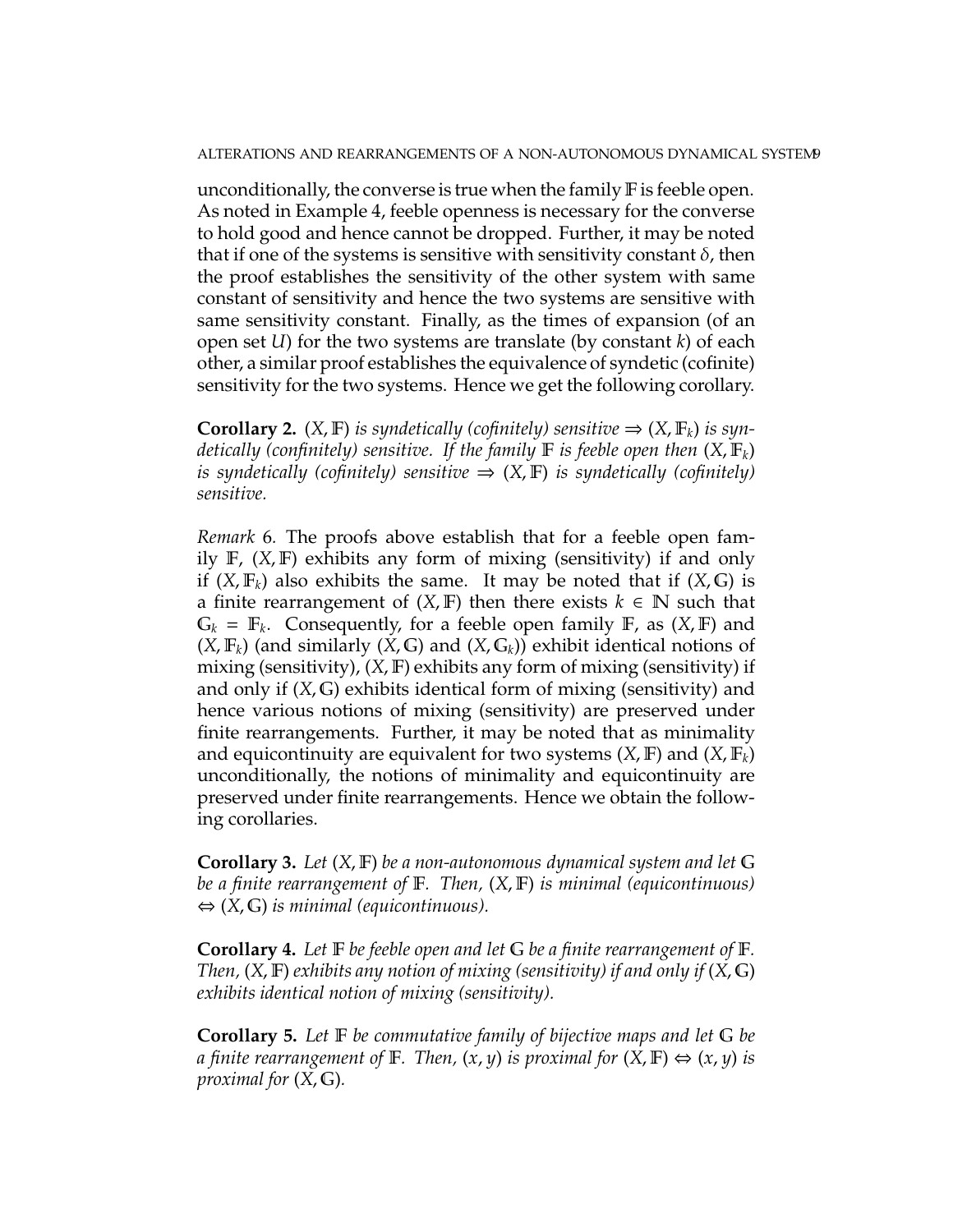*Remark* 7*.* The above results derive sufficient conditions under which a dynamical notion is preserved under finite rearrangement. Consequently, while minimality and equicontinuity are preserved unconditionally, various notions of mixing (sensitivity) are preserved when the family  $F$  is feeble open. However, the result is true when  $G$  is a finite rearrangement of F and the dynamical notions discussed need not be preserved under the stated conditions when the rearrangement G is an infinite rearrangement. We now an give example to establish our claim.

**Example 5.** Let  $X = \{0, 1\}^{\mathbb{Z}}$  be the collection of two-sided sequences of 0 *and* 1 *endowed with the product topology. Let* σ : *X* → *X be defined*  $as \sigma( \ldots x_{-2}x_{-1}.x_0x_1x_2 \ldots ) = (\ldots x_{-2}x_{-1}x_0.x_1x_2 \ldots)$ . The map  $\sigma$  *is the shift operator and is continuous with respect to the product topology on X. Let*  $\mathbb{F} = {\sigma, \sigma^{-1}, \sigma, \sigma, \sigma^{-1}, \sigma^{-1}, \ldots}$ *. Thus, the family* **F** *is defined by defining*  $f_i = \sigma$  *when*  $n(n + 1) + 1 \le i \le (n + 1)^2$  *and*  $f_i = \sigma^{-1}$  *when*  $(n + 1)^2 + 1$  $1 \le i \le (n + 1)(n + 2)$ *. Then, as*  $\omega_{n(n+1)}(x) = x$  and  $\omega_{n(n+1)+r}(x) =$  $\sigma^r(x)$  for  $1 \leq r \leq n+1$ , for any open set U we obtain,  $\omega_{n(n+1)+r}(U)$  =  $\sigma^{r}(U)$  *for*  $1 \leq r \leq n+1$  *and hence the system*  $(X, F)$  *exhibits all forms of mixing and sensitivity. However, as there are equal number of* σ *and*  $\sigma^{-1}$  between  $f_{n(n+1)}$  and  $f_{(n+1)(n+2)}$  (n each), the family **F** can be rearranged *to obtain*  $G = \{\sigma, \sigma^{-1}, \sigma, \sigma^{-1}, \ldots\}$ *. As*  $(X, G)$  *does not exhibit any form of mixing or sensitivity, any form of mixing or sensitivity need not be preserved under infinite rearrangement. Further, it may be noted that* (*X*, F) *is strongly sensitive and hence is not equicontinuous. However, as orbit of any x in* (*X*, G) *is* {*x*, σ(*x*)}*, the system* (*X*, G) *is equicontinuous and hence equicontinuity is not preserved under infinite rearrangements even when the maps f<sup>i</sup> are bijective. Hence the conditions under which the dynamical behavior is preserved for finite rearrangements strictly work when* G *is a finite rearrangement and need not preserve the dynamics when the family* F *is infinitely rearranged.*

#### 3. Conclusion

In this work, we investigated the dynamics arising from various possible alterations and rearrangements arising from a given nonautonomous dynamical system  $(X, F)$ . We prove that if  $(X, G)$  is obtained by inserting/deleting finitely many maps from the family F, under certain conditions, the modified system exhibits behavior similar to  $(X, F)$  and hence the dynamics is preserved under such modifications. We prove that while minimality and equicontinuity are preserved unconditionally, proximality is preserved when the family F is commutative and injective. We prove that various notions